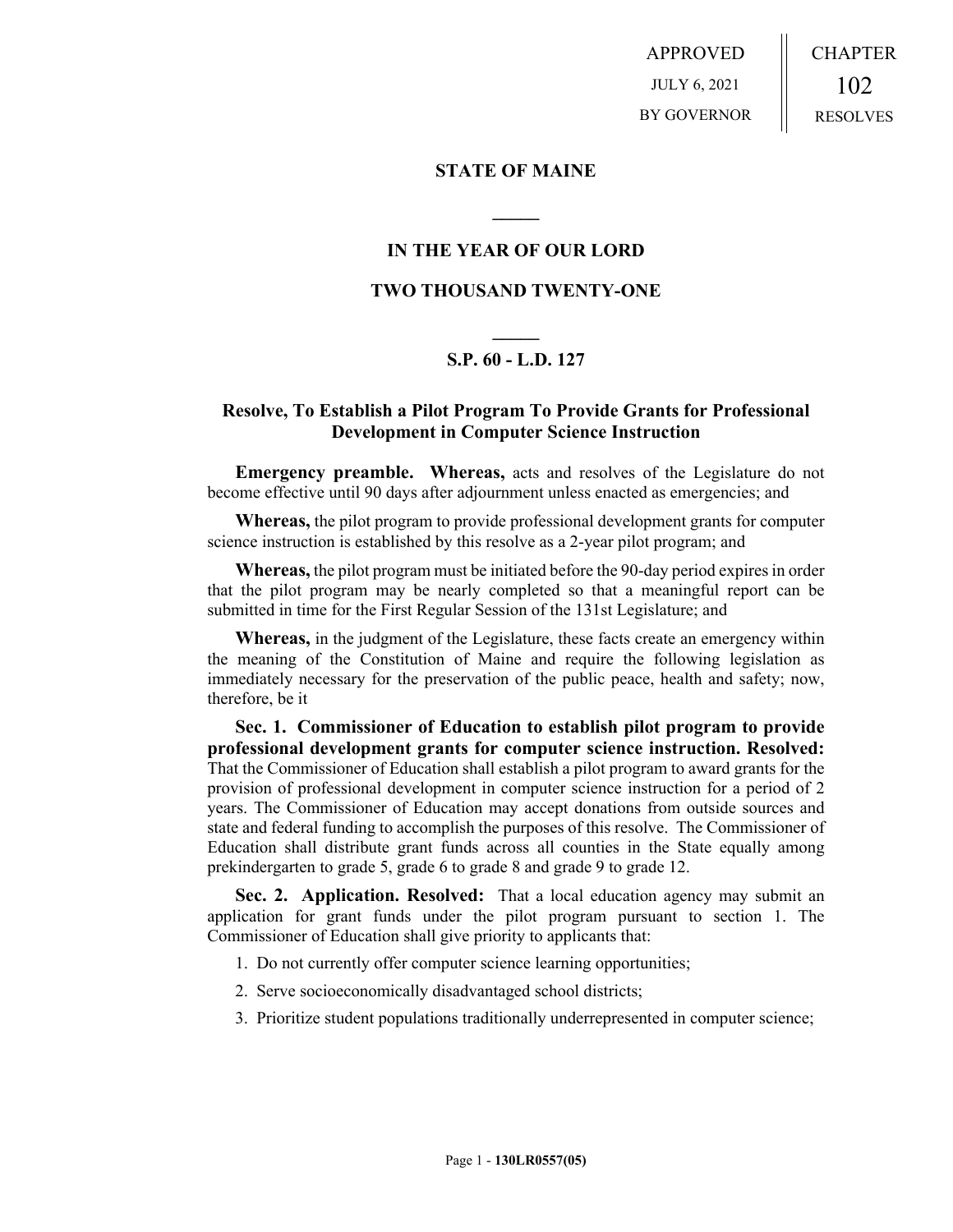4. Demonstrate a commitment to pursuing high-quality educator professional development that emphasizes integration of computer science into other course work and curricula or establishes or expands access to courses that offer college credit and other certificates of value, or both; and

5. Collaborate or partner with other entities, including but not limited to other local education agencies, the business community, nonprofit organizations and private entities.

**Sec. 3. Use of funds. Resolved:** That a local education agency that receives a grant award during the pilot program under section 1 must use the funds only for high-quality, teacher-developed or teacher-led professional development for prekindergarten to grade 12 computer science pedagogy and content.

**Sec. 4. Evaluation; annual submissions. Resolved:** That each local education agency that receives a grant under the pilot program under section 1 shall engage in evaluation activities including interviews or surveys on the process and effect and outcomes of the professional development provided with grant funds, participate in a community of educators engaged in similar work and annually for the duration of the grant submit to the Department of Education a report or other product that showcases learning achieved through the professional development and that includes a reflective narrative of the professional development process. The Department of Education shall compile the submissions and make them available for educators across the State.

**Sec. 5. Fund established. Resolved:** That the Professional Development Grant Pilot Program Fund is established as a nonlapsing fund under the Department of Education for the purpose of receiving funds from state, federal and other sources, including donations from private citizens, corporations and entities for the purposes of this resolve. The department shall distribute any available funds in the fund to support the purposes described in this resolve. Upon distribution of all the funds, the fund is dissolved.

**Sec. 6. Report to Legislature. Resolved:** That, no later than January 1, 2023, the Commissioner of Education shall submit a report regarding the pilot program pursuant to this resolve and make recommendations, including any suggested legislation, to the joint standing committee of the Legislature having jurisdiction over education and cultural affairs. The joint standing committee may report out legislation on the subject matter of the report to the First Regular Session of the 131st Legislature.

**Sec. 7. Appropriations and allocations. Resolved:** That the following appropriations and allocations are made.

#### **EDUCATION, DEPARTMENT OF**

#### **Professional Development Grant Pilot Program N342**

Initiative: Provides funds in fiscal years 2021-22 and 2022-23 only for a 2-year pilot program that provides grants to local education agencies for professional development in computer science instruction.

| <b>GENERAL FUND</b> | 2021-22  | 2022-23  |
|---------------------|----------|----------|
| All Other           | \$50,000 | \$50,000 |
| GENERAL FUND TOTAL  | \$50,000 | \$50,000 |

**Professional Development Grant Pilot Program Fund N355**